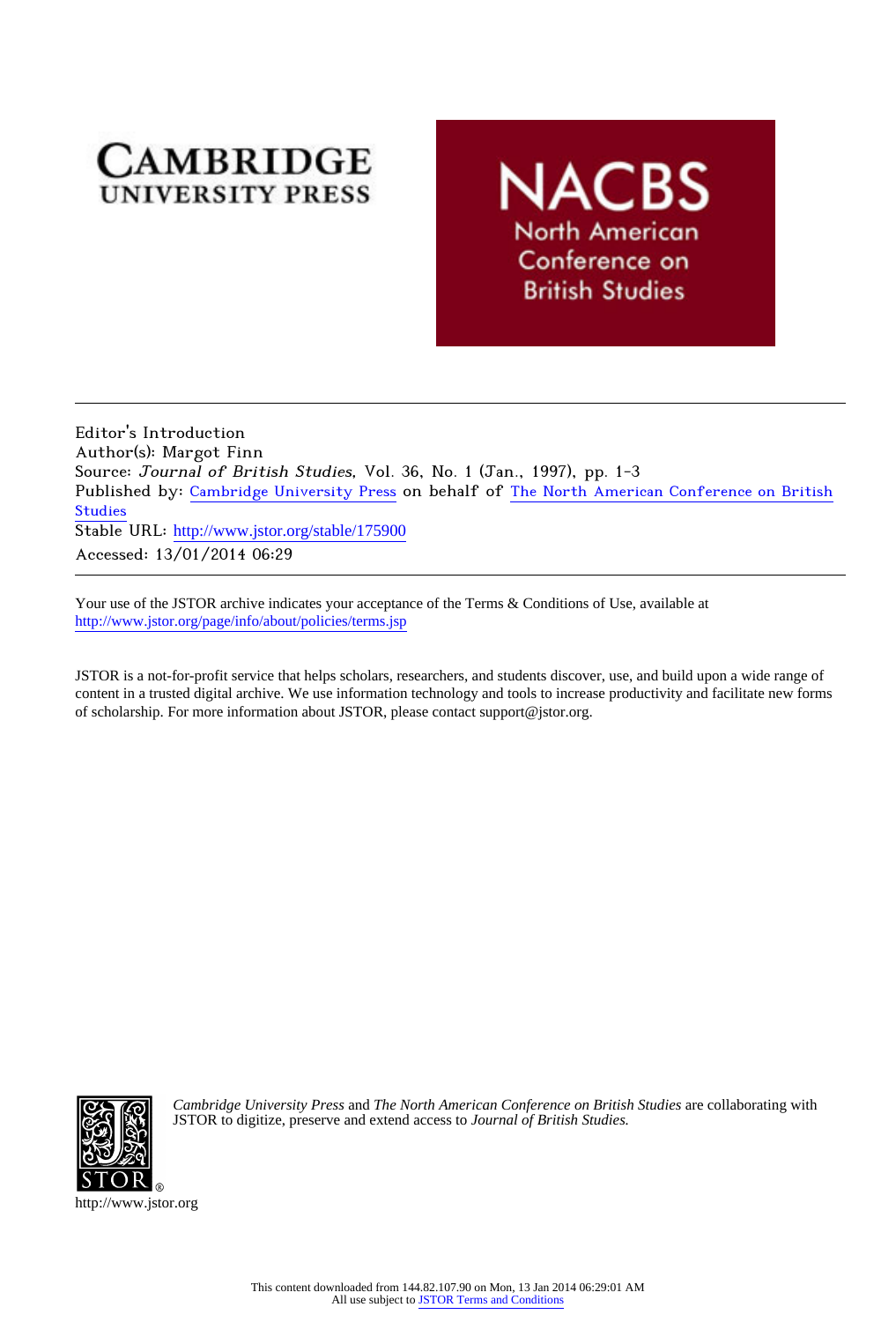## **Editor's Introduction**

## **Margot Finn**

**Whither British studies? In her recent reflection on the prospect facing European studies in the United States, Caroline Walker Bynum urged Western historians to broaden their understanding of the past both by adopting perspectives that display "curiosity about distant continents" and "sensitivity to new groups in our midst" and by employing conceptual tools "such as 'identity,' 'liminality,' 'diaspora,' and 'boundary,' borrowed from other humanistic and social science disciplines." While cautioning against the tendencies that have rendered many world history textbooks "tedious, vacuous, and disorganized ... smorgasbords of odd facts" and critical of "the trendiness and arrogance sometimes found in postcolonial research," Bynum called for a greater "globalization" of historical studies, a process of diversification which she argued would**  strengthen—not supplant—scholarship and teaching on Europe and its **past.1** 

**Bynum's observations are no less apposite for British studies in particular than they are for European studies more generally. To be sure, as John Gillis noted in response to Bynum's reflections, British history has, in a negative sense, "been particularly affected" by scholars' belated recognition that the European past is not "the surrogate for world history," suffering a displacement in recent years from the position of unquestioned topicality which it earlier enjoyed in many North American academic departments.2 Yet for all the angst generated among Anglophile teachers and researchers by the increasing globalization of scholarship, there is arguably at least as much cause to locate British studies at the center of emerging trends within the academy as there is reason to lament the field's impending peripheralization by these developments. The extensive overlap between the lettered and the political classes in Britain ensured a close articulation between history and literature in British studies decades before historians became enamored of the so-called linguistic** 

**MARGOT FINN is associate professor of history at Emory University.** 

**<sup>&#</sup>x27;Caroline Walker Bynum, "The Last European Generation," Perspectives 34, no. 2 (February 1996): 4.** 

<sup>&</sup>lt;sup>2</sup> John Gillis, "The Future of European History," *Perspectives* 34, no. 4 (April **1996): 4.**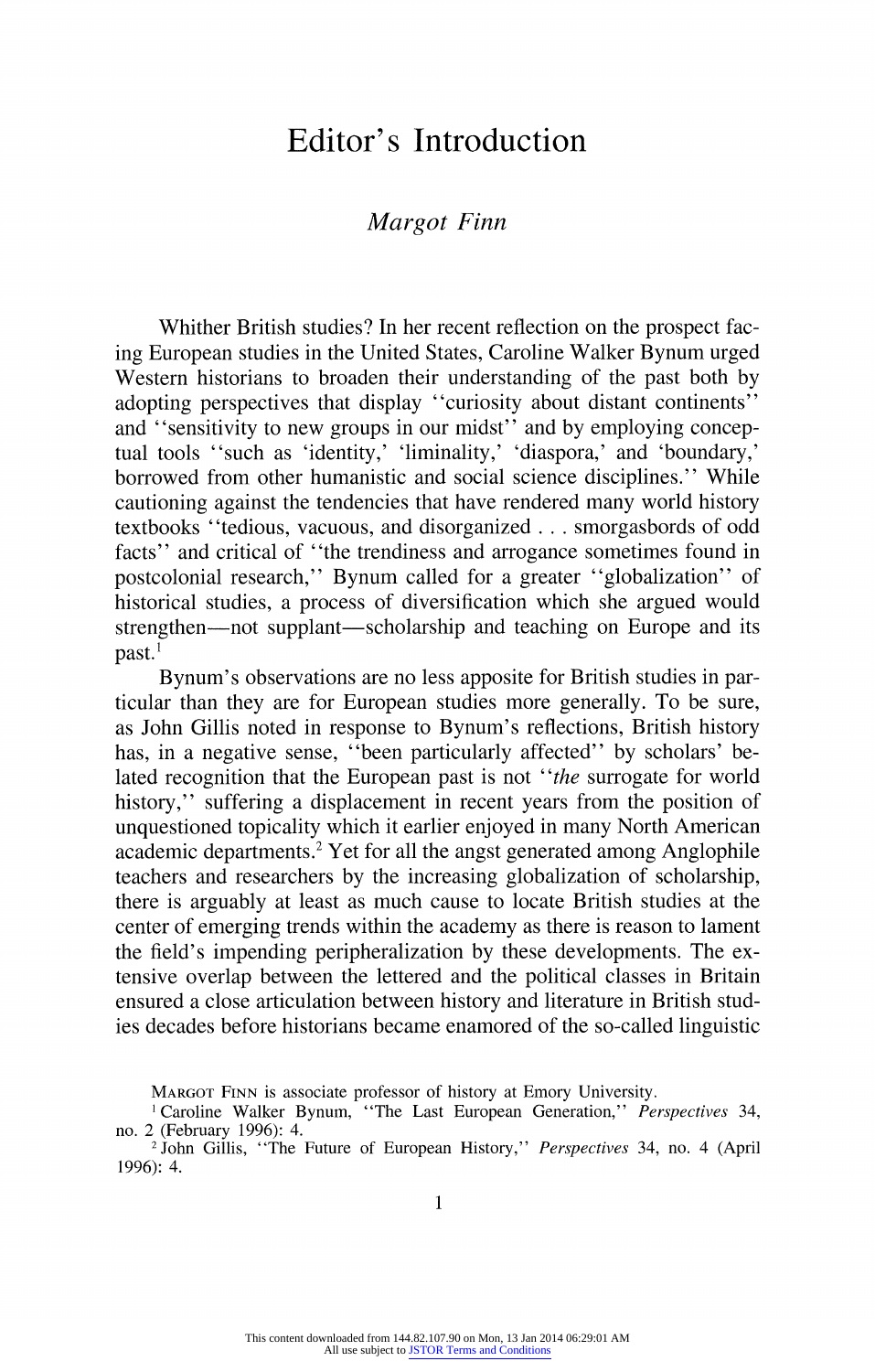**turn, while the volume and quality of both literary and historical scholarship in the emerging field of British gender studies has long surpassed comparable scholarship on masculinity and femininity in continental Europe. As issues of identity politics associated with nationalism and imperialism have come to supplement more received institutional studies of government, law, religion, and the state, moreover, the enduring relevance of British studies has become increasingly manifest. Composed of a shifting, often embattled array of nations situated within a series of fluctuating political boundaries, Britain and the United Kingdom have for centuries embodied the dilemmas and the contradictions of national identity.3 Bringing, by a conservative estimate, no less than 200 million persons (or roughly a quarter of the world's population) into the ambit**  of its rule by the early nineteenth century,<sup>4</sup> the British empire ensured **that global concerns and perspectives were integral to English identities long before they were fetishized by postcolonial academic discourse.** 

**Far from inevitably losing relevance as scholarship is swept along by the globalization project, then, British studies potentially occupies a position of considerable privilege within the leading sectors of scholarship today, just as it enjoyed an easy academic eminence in the heyday of constitutional legal history, high politics (and high Protestantism), and canonical literary studies. Although it has become common in the academy to posit an insuperable divide between these received narrative traditions and the more recent conventions of social, cultural, and linguistic**  analysis,<sup>5</sup> the articles submitted to the *Journal* in the past several months **testify not only to the extent to which the "new" history has staked its claim within British studies but also to the degree to which these new approaches have drawn strength from and melded with the established concerns of the "old history." In this number of the Journal of British Studies, articles on the modern period by both Martha Vicinus and Alex Owen explore the issues of identity, liminality, and subjectivity so integral to the new history, issues which Shannon McSheffrey's review article demonstrates are similarly central to the study of medieval history. Articles by Ethan Shagan and Vivien Dietz illustrate the ways in which discourse analysis, archival research, and revisionism can (and should) not only coexist within but also complement the analysis of religious** 

**<sup>3</sup>Gerald Newman, "Nationalism Revisited," Journal of British Studies 35, no. 1 (January 1996): 118-27; Alexander Grant and Keith J. Stringer, eds., Uniting the Kingdom? The Making of British History (London, 1995).** 

**<sup>4</sup>C. A. Bayly, Imperial Meridian: The British Empire and the World, 1780-1830 (London, 1989), p. 3.** 

**<sup>5</sup> See esp. Gertrude Himmelfarb,"Some Reflections on the New History," American Historical Review 94, no. 3 (June 1989): 661-70.**